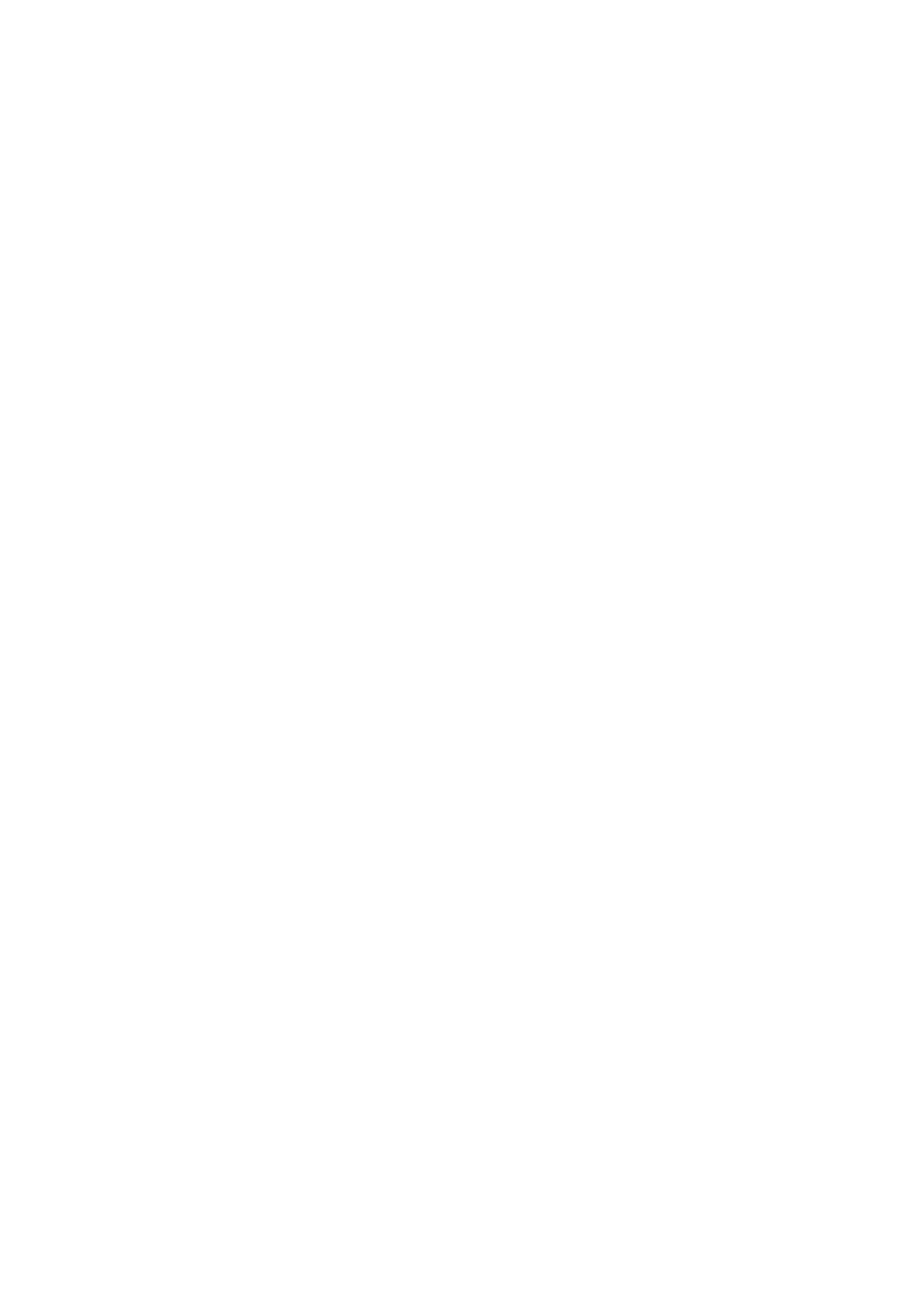#### **1. TEST PRESSURE**

The water pressure needs to be between a minimum of 25 PSI and a maximum of 70-PSI (daytime). Excessive pressure will cause noisy regeneration, overflowing and generally shorten the life of the softener. If the water pressure is too high fit a pressure-limiting valve, if it is too low a pressure pump is required. Test the pressure at the cold kitchen tap or an outside tap. Test kits and pressure-limiting valves are available from your supplier or direct from Atlantis.

#### **2. BYPASS VALVES**

Turn off the water supply and make up a bypass arrangement as shown in fig. 3. You will need to tee off to any hard water outlets before the bypass set. If fitting a pressure-limiting valve ensure it is fitted before the inlet to the softener.

#### **3. WATER INLET AND OUTLET CONNECTIONS**

If you are using the flexible hoses ensure that the rubber washers are in place and screw on to inlet/ outlet valves. Connect the other ends of the hoses to the inlet/outlet of the water softener. Tighten firmly to avoid leaks

#### **4. DRAIN CONNECTION**

Screw the speedfit connector on to the brass non-return valve (as shown in fig. 3). Push the red drain hose **fully** into the speedfit connector. Find a suitable location for the drain clamp then fit the adhesive seal inside, now clamp in place and drill through the threaded connection into the drain pipe with a 8mm drill. Push nut over drain hose and screw on to drain clamp. The hose can be run to a standpipe or an outside gully.

**Note: IMPORTANT. The drain and overflow must be run separately – NOT joined together. Note: IMPORTANT. If running the drain outside ensure it is properly insulated otherwise it will freeze and cause the softener to overflow.** 

Provided you have a minimum of 40-PSI inlet pressure you may extend the drain hose up to 30 feet. If the supplied hose is too short it may be extended using 15mm copper tube. The discharge from the softener may be run into a septic tank if required.

**Note: IMPORTANT. Ensure that the drain hose is not kinked or restricted, as this will cause the softener to overflow.**

Running the drain hose uphill - Provided you have at least 40-PSI inlet pressure the drain hose may be raised up to eight feet.

#### **5. CONNECTING THE OVERFLOW**

You can use the flexible overflow pipe supplied, OR you can use  $\frac{3}{4}$ " rigid overflow pipe (not supplied). **Note: IMPORTANT. It is essential that the overflow runs downhill.**

Use the white flexible hose where the softener is installed on a ground floor and the overflow run is short (see fig. 2). Use a rigid overflow pipe where the softener is installed above ground level or the overflow run is longer than the hose supplied (see fig. 1). If terminating the overflow outside, ensure that this is not done where damage could occur.

#### **6. TURN ON WATER SUPPLY**

Slowly turn on the main stopcock; set the bypass valve to the shut position, and the inlet and outlet valves to open position. The first water produced may be amber coloured this is normal.

#### **7. CONNECT POWER SUPPLY**

Plug the transformer supplied into a suitable outlet and connect the end of the flying lead into the socket on the rear of the softener.

#### **8. SET PROGRAMMER**

Obtain your water hardness setting by using the test kit provided. The chart on the box will indicate which is the correct hardness setting to use. To set the programmer, press the select button on the front of the softener repeatedly until the appropriate setting is illuminated.

#### **9. ADD SALT**

Fill cabinet, about three to four inches from the top with tablet salt. If using granular salt only fill the cabinet half way. Maximum salt capacity 20kg.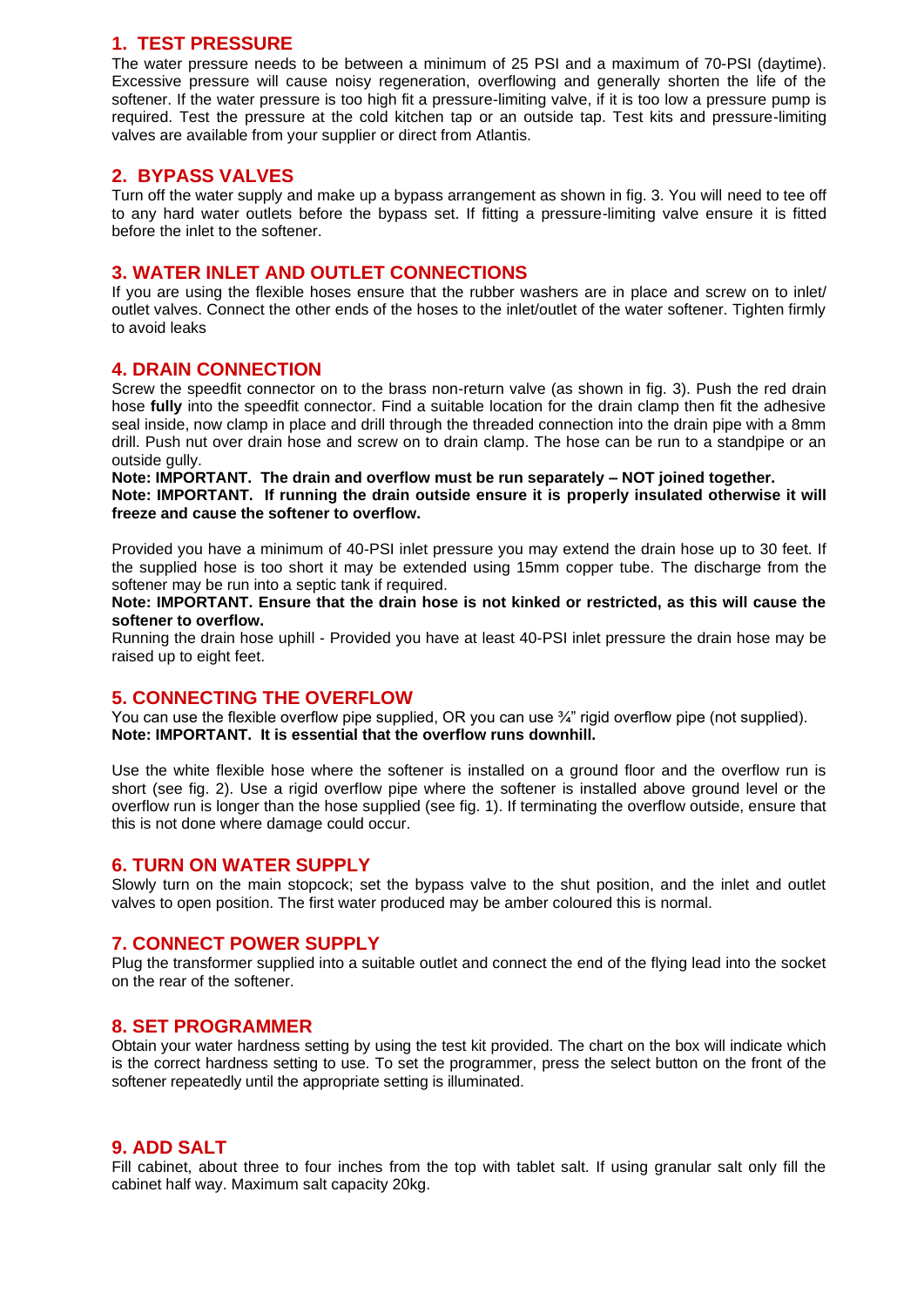



**Rigid overflow (Fig. 1) Flexible overflow (Fig. 2)**

### **REAR VIEW OF WATER SOFTENER (Fig. 3)**



#### **HOW IT WORKS**

Hard water enters the softener through the inlet and travels down through a bed of ion exchange resin. As the hard water flows through the resin the calcium and magnesium ions in the hard water are exchanged for sodium ions. The softened water then travels out through the flow meter and into the house. The softening capacity of the resin is limited and it therefore needs to be recharged or regenerated as we call it. The frequency of regeneration depends on how much water is used and how hard the water is.

The electronic circuitry in your softener monitors water use and the remaining capacity. It then decides when to regenerate and whether to do a full or less than full regeneration. If the softener has some capacity left when the regeneration is started then only the exhausted resin is regenerated. When the softener is regenerating the right hand light flashes continuously. If the electronics detect a fault in the system then all four lights flash together.